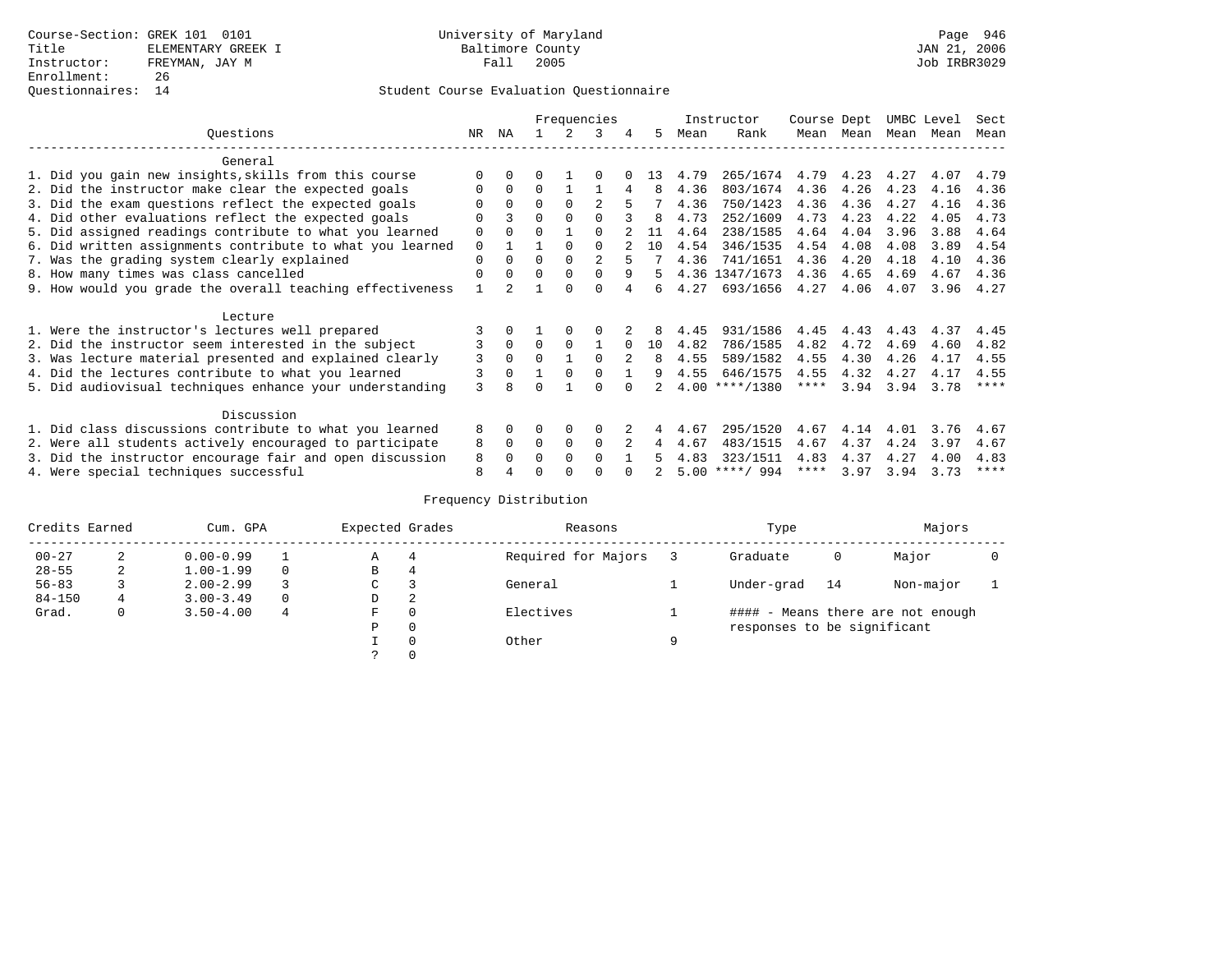# Student Course Evaluation Questionnaire

|                                                           |          | Frequencies |          |          |          |              |             |         | Instructor | Course Dept |      | UMBC Level |      | Sect |
|-----------------------------------------------------------|----------|-------------|----------|----------|----------|--------------|-------------|---------|------------|-------------|------|------------|------|------|
| Ouestions                                                 | NR.      | ΝA          |          |          | 3        |              | 5.          | Mean    | Rank       | Mean        | Mean | Mean       | Mean | Mean |
| General                                                   |          |             |          |          |          |              |             |         |            |             |      |            |      |      |
| 1. Did you gain new insights, skills from this course     |          |             |          |          |          |              |             | 5.00    | 1/1674     | 5.00        | 4.23 | 4.27       | 4.32 | 5.00 |
| 2. Did the instructor make clear the expected goals       |          |             | $\Omega$ | $\Omega$ | $\Omega$ | $\Omega$     | 3           | 5.00    | 1/1674     | 5.00        | 4.26 | 4.23       | 4.26 | 5.00 |
| 3. Did the exam questions reflect the expected goals      |          |             | $\Omega$ |          | $\Omega$ | $\Omega$     | 3           | 5.00    | 1/1423     | 5.00        | 4.36 | 4.27       | 4.36 | 5.00 |
| 4. Did other evaluations reflect the expected goals       |          |             |          |          |          |              | 3           | 5.00    | 1/1609     | 5.00        | 4.23 | 4.22       | 4.23 | 5.00 |
| 5. Did assigned readings contribute to what you learned   | $\Omega$ |             |          |          |          | <sup>n</sup> | $2^{\circ}$ | 5.00    | 1/1585     | 5.00        | 4.04 | 3.96       | 3.91 | 5.00 |
| 6. Did written assignments contribute to what you learned | 0        |             |          |          |          |              |             | 5.00    | 1/1535     | 5.00        | 4.08 | 4.08       | 4.03 | 5.00 |
| 7. Was the grading system clearly explained               |          |             | $\Omega$ |          |          | $\Omega$     | 3           | 5.00    | 1/1651     | 5.00        | 4.20 | 4.18       | 4.20 | 5.00 |
| 8. How many times was class cancelled                     |          |             | $\Omega$ |          |          |              |             | 4.67    | 1072/1673  | 4.67        | 4.65 | 4.69       | 4.67 | 4.67 |
| 9. How would you grade the overall teaching effectiveness | $\Omega$ |             |          |          |          |              |             | 2, 4.67 | 257/1656   | 4.67        | 4.06 | 4.07       | 4.10 | 4.67 |
| Lecture                                                   |          |             |          |          |          |              |             |         |            |             |      |            |      |      |
| 1. Were the instructor's lectures well prepared           |          |             |          |          |          |              | 2           | 5.00    | 1/1586     | 5.00        | 4.43 | 4.43       | 4.48 | 5.00 |
| 2. Did the instructor seem interested in the subject      |          | $\Omega$    | $\Omega$ | $\Omega$ | $\Omega$ | $\Omega$     | 2           | 5.00    | 1/1585     | 5.00        | 4.72 | 4.69       | 4.76 | 5.00 |
| 3. Was lecture material presented and explained clearly   |          | $\Omega$    | $\Omega$ | $\Omega$ | $\Omega$ | $\Omega$     | 2           | 5.00    | 1/1582     | 5.00        | 4.30 | 4.26       | 4.35 | 5.00 |
| 4. Did the lectures contribute to what you learned        |          |             |          | $\Omega$ | $\Omega$ |              | 2           | 5.00    | 1/1575     | 5.00        | 4.32 | 4.27       | 4.39 | 5.00 |
| Discussion                                                |          |             |          |          |          |              |             |         |            |             |      |            |      |      |
| 1. Did class discussions contribute to what you learned   |          | $\Omega$    |          | $\Omega$ |          |              |             | 4.50    | 397/1520   | 4.50        | 4.14 | 4.01       | 4.03 | 4.50 |
| 2. Were all students actively encouraged to participate   |          | $\Omega$    | $\Omega$ | $\Omega$ | $\Omega$ | $\Omega$     | 2           | 5.00    | 1/1515     | 5.00        | 4.37 | 4.24       | 4.28 | 5.00 |
| 3. Did the instructor encourage fair and open discussion  | 2        |             | $\Omega$ |          | $\cap$   |              |             | 5.00    | 1/1511     | 5.00        | 4.37 | 4.27       | 4.28 | 5.00 |
| 4. Were special techniques successful                     |          |             |          |          |          |              |             | 4.00    | 474/994    | 4.00        | 3.97 | 3.94       | 3.98 | 4.00 |

# Frequency Distribution

| Credits Earned |   | Cum. GPA      |          |   | Expected Grades | Reasons             | Type                        | Majors |                                   |  |
|----------------|---|---------------|----------|---|-----------------|---------------------|-----------------------------|--------|-----------------------------------|--|
| $00 - 27$      |   | $0.00 - 0.99$ | $\Omega$ | Α | 3               | Required for Majors | Graduate                    | 0      | Major                             |  |
| $28 - 55$      |   | $1.00 - 1.99$ | $\Omega$ | B | 0               |                     |                             |        |                                   |  |
| $56 - 83$      | 0 | $2.00 - 2.99$ | $\Omega$ | C | 0               | General             | Under-grad                  |        | Non-major                         |  |
| $84 - 150$     |   | $3.00 - 3.49$ | $\Omega$ | D | 0               |                     |                             |        |                                   |  |
| Grad.          | 0 | $3.50 - 4.00$ |          | F | $\Omega$        | Electives           |                             |        | #### - Means there are not enough |  |
|                |   |               |          | Ρ | 0               |                     | responses to be significant |        |                                   |  |
|                |   |               |          |   | $\Omega$        | Other               |                             |        |                                   |  |
|                |   |               |          |   |                 |                     |                             |        |                                   |  |